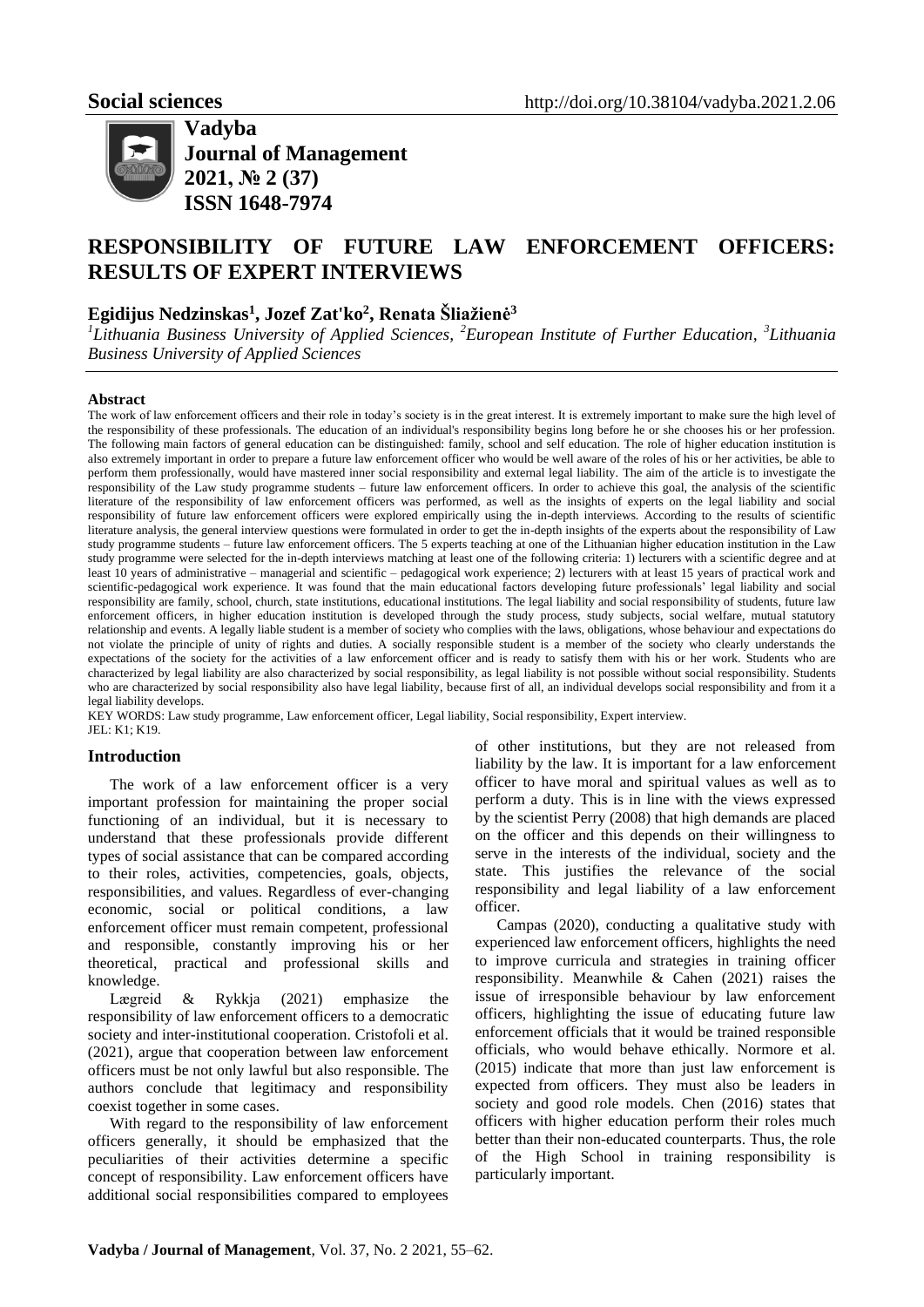**The aim of the** article is to investigate the responsibility of the Law study programme students – future law enforcement officers.

# **Tasks of the research:**

- to perform an analysis of the scientific literature of the responsibility of law enforcement officers;

- to explore empirically the insights of experts on the legal liability and social responsibility of future law enforcement officers.

There were applied the following **research methods**: analysis of scientific literature, in-depth expert interviews.

# **Theoretical background**

Every law enforcement officer, performing his or her duties, constantly experiences an internal tension of responsibility for his or her taken actions. The peculiarity of professional responsibility is that there is not enough good intentions and will, still there are required knowledge, education and ability to follow professional requirements. Consequently, a law enforcement officer who is not aware of his or her professional responsibility cannot successfully perform his or her professional duty (Janušauskaitė, 2012).

According to Nedzinskas, Nedzinskienė & Šliažienė (2020), the activities of a law enforcement officer are based on establishing a balance between satisfying the client's interests and the administration of justice, therefore, there are applied not only general but also special standards of conduct to the actions of these professionals, thus, the professional responsibility of a law enforcement officer may arise not only in the event of a breach of the specific standards laid down in the legislation governing the activities of a law enforcement officer, but also in the rules of professional ethics. Legal obligations are not oriented to the determined result, and the application of professional responsibility by law enforcement officers will depend on whether every effort has been made to achieve a particular result.

A law enforcement officer must be able to feel responsible for the results of his or her work, be guided by a sense of justice, and be able to make legally sound decisions. In law enforcement institutions there must work individuals with high moral who feel responsibility for the "special goals" of the country. The responsibility of a law enforcement officer, as an element of the legal status of the subject, is a legal guarantee that he or she will perform his or her tasks, functions and duties properly and in a timely manner. A law enforcement officer, performing his or her duties, constantly experiences an internal tension of responsibility for his or her taken actions.

*Social responsibility of law enforcement officers.* Othman, Omar, Azam, et al., (2014) emphasize the honesty of law enforcement officials and adherence to codes of ethics when talking about the responsibility of law enforcement officials, especially in the social field. Bakria, Saidb & Karimb (2015) point out that law enforcement officers, by acting unethically, dishonestly, irresponsibly, and abusing their powers, cause significant harm to public authorities.

Analysing discipline in the context of social responsibility, Misiūnas (2010) points out that disciplinary statutes and codes set requirements for law enforcement officers not only during the service, but also during their free time, it obliges not to discredit the service, to constantly protect its prestige. Consequently, the concepts of universal and special discipline differ conceptually. Moral responsibility arises from violating some requirements of behaviour: traditions and decency requirements, i.e. what is commonly called morality.

Nedzinskienė & Nedzinskas (2018) state that although the concept of social responsibility of a law enforcement officer includes various types of responsibility, moral responsibility plays a particularly important role, as it determines the social responsibility component of law enforcement and expresses a positive attitude of law enforcement officer and law enforcement institutions towards their responsibility to duties and obligations.

Social responsibility functions alongside legal liability. However, social responsibility always exists, it is inner, conscious, experienced as a moral feeling. Meanwhile, legal liability manifests itself as an external sanction applied after committing a crime.

# *Legal liability of law enforcement officers.*

The legislation regulating the application of liability to civil servants establish the possibility of application not only of official but also of disciplinary liability. The regulation and application of official liability may be potentially relevant for every civil servant, as it is an integral part of the civil servant's status, the application of which has negative consequences (restrictions or prohibitions), which changes the legal status of the civil servant. Therefore, consistent regulation of this liability allows to avoid mistakes and create a professional environment of civil service (Kuncevičius & Kosmačaitė, 2012).

According to Misiūnas (2010), a law enforcement officer must first of all have a sense of responsibility for all actions that he or she may violate the law in the performance of his or her duties. This sense of responsibility should help to define the limits of the officer's activities: a law enforcement officer may perform only such actions which are permitted by law, he or she is not entitled to go beyond the limits set by law. Palšis (2014) points out that it is likely that a law enforcement officer who demonstrates his or her legal liability and concern for community issues will gain its trust, which is one of the most important challenges in the position of a law enforcement officer.

In Lithuania, legal liability measures are primarily aimed at protecting and strengthening the existing public life order. In addition, legal liability also has an educational function. Its purpose is to re-educate offenders, i. e. to remove from them consciousness (psychology) negative, unsuitable for society, i. e. encouraging to perform illegal actions, features of thinking and to establish in their consciousness the need for appropriate (legal) behaviour for the society. Legal liability is based on the following basic principles: universality, legality, reasonableness, fairness, or proportionality, expediency, inevitability of liability, and efficiency. It is clear that only the consistent adherence to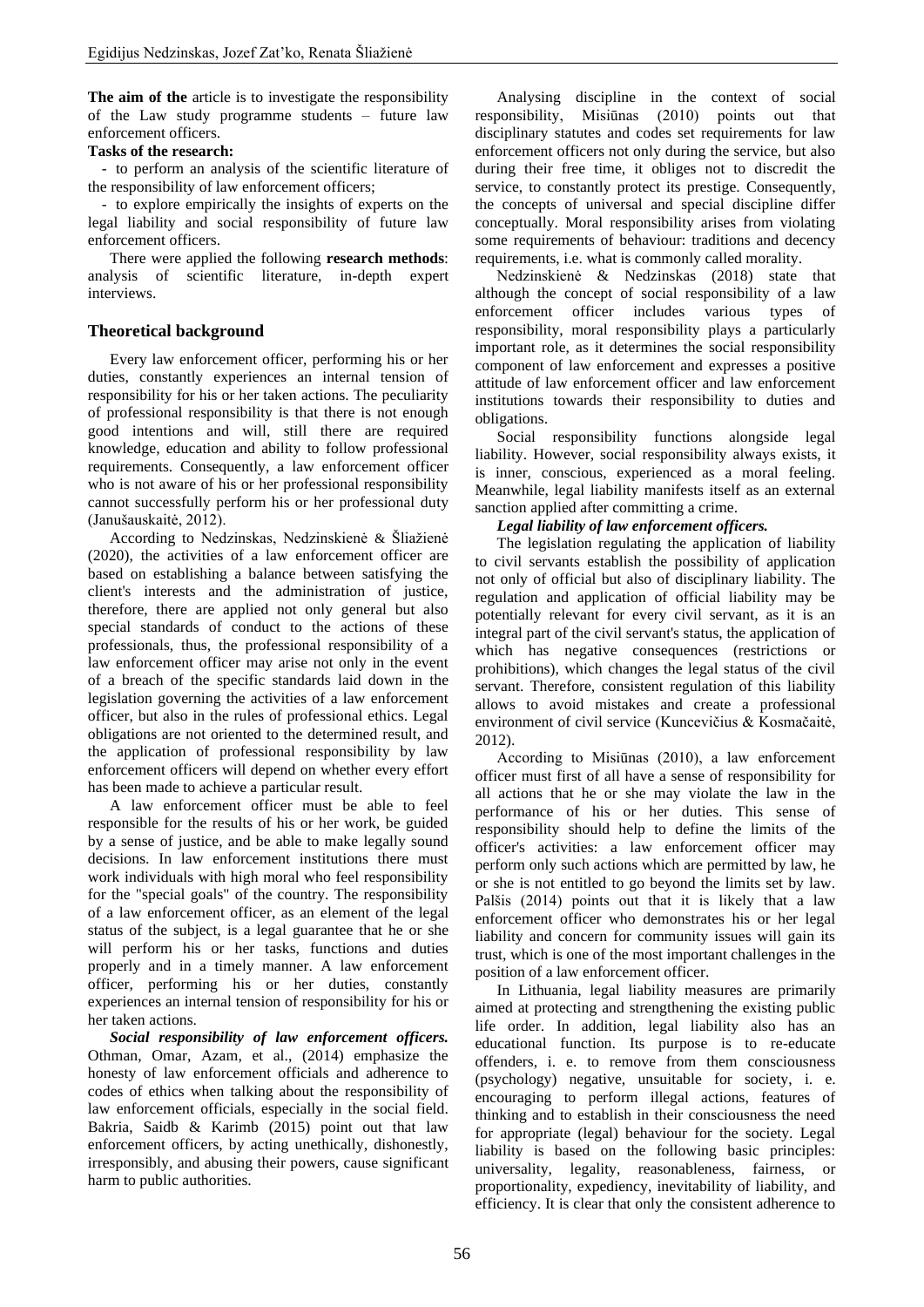and targeted application of these guiding principles determines the level of professionalism of a particular law enforcement officer (Guogis, 2006).

Legal liability is always a newly created obligation, the occurrence of which is caused by the nonperformance of the obligations due. Legal liability is understood as the compliance (non-compliance) of a individual's behaviour with the requirements of the system of legal norms, and thus as a measure of an individual's legal liability.

# *Education of responsibility*

The question arises reasonably as how to prepare a future law enforcement officer who would be well aware of the roles of his or her activities, be able to perform them professionally, would have mastered inner social responsibility and external legal liability. The formation of an individual's responsibility begins long before he or she chooses his or her profession. The following main factors of general education can be distinguished: family, school and self education. These factors help to develop an individual's character traits, values, such as creativity, duty, and responsibility.

Jezierska - Wiejak (2014) points out that the processes of socialization of a growing person take place in the family and at school. In these the most important to a child (adolescent) institutions there are formed main values, and through them there are developed social responsibility and legal liability. [Orte,](http://www.emeraldinsight.com/author/Orte%2C+Carmen) [Ballester](http://www.emeraldinsight.com/author/Ballester%2C+Llu%C3%ADs) et al. (2015), studying families raising adolescents, found that the formation of adolescents' world-views and values depends on the family typology. [According to Menasco](http://www.emeraldinsight.com/author/Menasco%2C+Melissa+A) (2015), the child's integration / involvement in society and the assimilation of the norms adopted in it depend on the strength of the relationship of a child and his parents. [Risen,](http://www.emeraldinsight.com/author/Risen%2C+D+Michael) [Tripses](http://www.emeraldinsight.com/author/Tripses%2C+Jenny) & [Risen](http://www.emeraldinsight.com/author/Risen%2C+Anne) (2015) point out that a child's values formed in the family have influence on his or her responsibilities.

[According to McDonald,](http://www.emeraldinsight.com/author/McDonald%2C+Lynn) [Miller](http://www.emeraldinsight.com/author/Miller%2C+Hannah) & [Sandler](http://www.emeraldinsight.com/author/Sandler%2C+Jen) (2015), successful adolescent education is ensured by maintaining parent-school relationships. The closer the parents cooperate with the school, the more successful are the students' learning outcomes and skills development as well as the formation of personal values. [Duke](http://www.emeraldinsight.com/author/Duke%2C+Daniel+L) (2015) points out that in developed countries, children / adolescents spend most of their time at school. It is one of the first organizations a child faces in his or her life. The school has rules that children must follow, thus training their integration into society. Children who do not comply with the rules are punished and they are encouraged for good behaviour. This is how children's responsibility is trained.

In the modern educational process the relevance of self-education is increasingly emphasized. Sohn (2015) notes that self-education and the right lifestyle, on which it depends the conscious formation of a worldview, are important for the achievement of education for adolescents. According to [López,](http://www.emeraldinsight.com/author/Hern%C3%A1ndez+L%C3%B3pez%2C+Lidia) [Pérez](http://www.emeraldinsight.com/author/de+Sa%C3%A1+P%C3%A9rez%2C+Petra) et al. (2015), selfeducation of personal qualities and pursuit of further education influence the adolescent choice of a study programme.

With the right choice of profession and studies in higher education institution, a new stage begins, in which the student's independent attitude to values and responsibilities and decision-making develops and continues to form. Alfakhri et al. (2020) highlighted the topic about training of students' responsibility in higher education institutions. Galvão et al. (2019) investigated the factors influencing students 'attitudes towards social responsibility in the context of higher education that may contribute to the formation of social responsibility in these individuals. According to them, higher education institutions, whose main mission is to educate and train people, have a duty to educate ethical, responsible and sustainable behaviour.

Higher education institution becomes the second institution for a student after school, where the formation of his or her personality character and values, adherence to his or her basic principles, which develops legal liability as a category and a feature of social responsibility, in this ever-changing social environment.

# **Methodology**

The analysis of the scientific literature provided preconditions for the formulation of questions, the answers to which would provide a deeper analysis of the scientific problem of this article. According to Francis et al. (2010), expert interviews are appropriate for this purpose, as the researcher talks to experts to gain deeper insights into the phenomenon under study. Data from experts are obtained through in-depth interviews. One of the distinguishing features of in-depth interviews is questioning (Mack et al., 2005). It is important to note that in-depth interview questions should be narrativegenerating questions (open-ended, non-directive questions). They should not limit the respondent's narrative, but rather to stimulate it. The questions are asked flexibly, not necessarily in sequence, but according to the situation of the conversation. There are possible clarification questions. Thus, carrying out the qualitative research there was sought to answer the general questions in Table 1.

**Table 1.** In-depth interview general questions for experts

| <b>Ouestions</b>                                                                                                                                         |  |  |  |  |
|----------------------------------------------------------------------------------------------------------------------------------------------------------|--|--|--|--|
| Q 1. What are the reasons and how do they influence the formation of legal liability and social responsibility of the future law enforcement<br>officer? |  |  |  |  |
| Q 2. What is a legally liable student?                                                                                                                   |  |  |  |  |
| Q 3. What is a socially accountable student?                                                                                                             |  |  |  |  |
| Q 4. Do students become more legally and / or socially responsible over the years?                                                                       |  |  |  |  |
| Q 5. Are students with legal liability also characterized by social responsibility?                                                                      |  |  |  |  |
| Q 6. Are students with social responsibility also characterized by legal liability?                                                                      |  |  |  |  |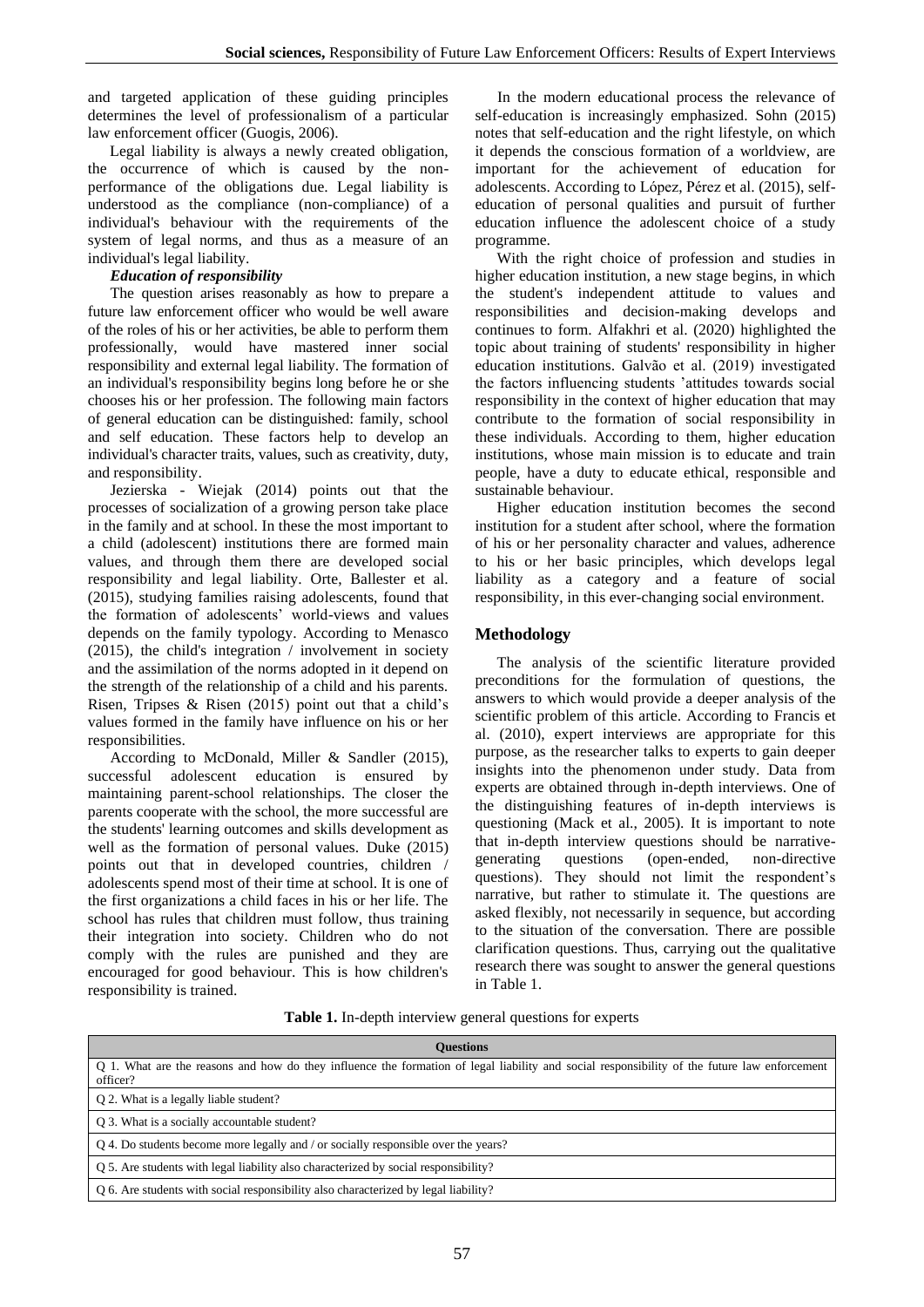To achieve this purpose, there were selected 5 experts teaching at one of the Lithuanian higher education institution in the Law study programme. The following criteria for the selection of respondents were established for the in-depth expert interview:

1) lecturers with a scientific degree and at least 10 years of administrative – managerial and scientific – pedagogical work experience

or

2) lecturers with at least 15 years of practical work and scientific-pedagogical work experience.

Based on these criteria, there were selected five experts for the in-depth interview. Table 2 shows the reasons for the selection of experts.

|  |  |  | Table 2. Reasons for selection of experts |  |  |
|--|--|--|-------------------------------------------|--|--|
|--|--|--|-------------------------------------------|--|--|

| <b>Expert</b>    | Reasons for selection of an expert                                                                                                                                                                                                                                                                                                                                                                                                                                                                                                                                                                                                          |
|------------------|---------------------------------------------------------------------------------------------------------------------------------------------------------------------------------------------------------------------------------------------------------------------------------------------------------------------------------------------------------------------------------------------------------------------------------------------------------------------------------------------------------------------------------------------------------------------------------------------------------------------------------------------|
| First<br>Expert  | The associate professor with 20 years of pedagogical work experience, constantly deepening into the study process, participating in<br>the development and updating of study programmes and subjects.                                                                                                                                                                                                                                                                                                                                                                                                                                       |
| Second<br>Expert | The associate professor with 10 years of managerial experience and participating in the development of study programmes and their<br>subjects, representing the committee and responsible for the development, approval, renewal and implementation of study<br>programmes and subjects. Constantly communicating and cooperating with the social partners.                                                                                                                                                                                                                                                                                 |
| Third<br>Expert  | The associate professor, who has worked for 10 years and has managerial experience in the administrative field, dealing with the<br>development, renewal or implementation and approval of study programmes, subjects, and other relevant issues.                                                                                                                                                                                                                                                                                                                                                                                           |
| Fourth<br>Expert | The lecturer with 20 years of pedagogical work experience in creating, updating and implementing the Law study programme and its<br>subjects. He had previously worked in state power and law enforcement structures for about five years. He continuously raises his<br>qualifications in law enforcement structures, participates in conferences, courses and seminars at the international and national levels.<br>He represents the higher education institution, conducting courses and seminars for various state institutions fighting against crime.                                                                                |
| Fifth<br>Expert  | The lecturer of a higher education institution with 10 years of practical work in various law enforcement institutions or their<br>divisions, including 14 years of managerial experience in various divisions of law enforcement institutions, as well as 12 years of<br>pedagogical work experience in a higher education institution, Law study programme, who contributed to development and<br>implementation of other higher education institution programmes, as well as the renewal and implementation of the Law study<br>programme, the development of individual subjects and practice programmes, and the teaching of subjects. |

In order to preserve the confidentiality of the experts, they were **randomly** coded: **E1, E2, E3, E4** and **E5.**

All selected experts teach the subjects of the Law study programme and participated in the implementation processes of this programme, therefore they meet the objectives of in-depth research.

*Validity of research instruments .* The reliability and comprehensibility of a qualitative research is based on the fact that the researcher can discover the answers to the main questions of the research, and the answers of the respondents are repeated, which shows that they are talking about the same thing.

#### **Results**

The results of experts' interviews allowed to investigate more in deep the responsibility of future law enforcement officers. The main findings are presented below.

# *Q 1. What are the reasons and how do they influence the formation of legal liability and social responsibility of the future law enforcement officer?*

The opinions of the experts who participated in the indepth interview differed. Some experts pointed out that the reasons that shape students' legal liability and social responsibility are educational factors (family, school, church and other state institutions), general norms established in society, values and student motivation. **The Expert E1:** *these responsibilities are developed through separate social institutions: family, school, church, state institutions, educational institutions, and efficiency of law enforcement system. The student's responsibility is formed depending on the values established in the society. The efficiency of the higher education system also has a significant impact.* **The Expert E3:** *if a student has a strong motivation to achieve a goal, if his or her* 

*activities are strong-willed, aimed at achieving his or her goal, this subject will be improved through itself (he / she educates voluntarily). Without motivation, there can not be any consideration about these responsibilities. It does not matter to him or her what education institution to graduate and where he or she will work. He or she knows his or her parents will take care of it. If he or she is well motivated, he or she will strive for it, it is general social affairs, how he or she can exist, how he or she can express himself or herself, how he or she can realize himself or herself, so that those around him or her would not suffer, ant this can be done only complying with the norms recognized in society.* 

Other experts state that the reasons that shape students' *legal liability* and *social responsibility* are the study process (study subjects and methods, desire to learn, communicate, knowledge, abilities and skills). **The Expert E4:** *this is achieved through the mastery of study subjects.* **The Expert E5:** *desire to learn, seek knowledge, independence, ability to communicate with colleagues and work in a team develops an interesting and creative personality. <...> an educated individual and not necessarily in higher education institutions and not necessarily a student, you may also become responsible while learning remotely or individually. If a student has entered a higher education institution, got acquainted with the study procedure and agrees to the requirements and signs a contract, he or she always considers himself or herself as a part of the academic community and will always improve himself or herself.* 

The categories and subcategories of the opinions expressed by the interviewed experts on the formation of students' legal liability and social responsibility are presented in Table 3.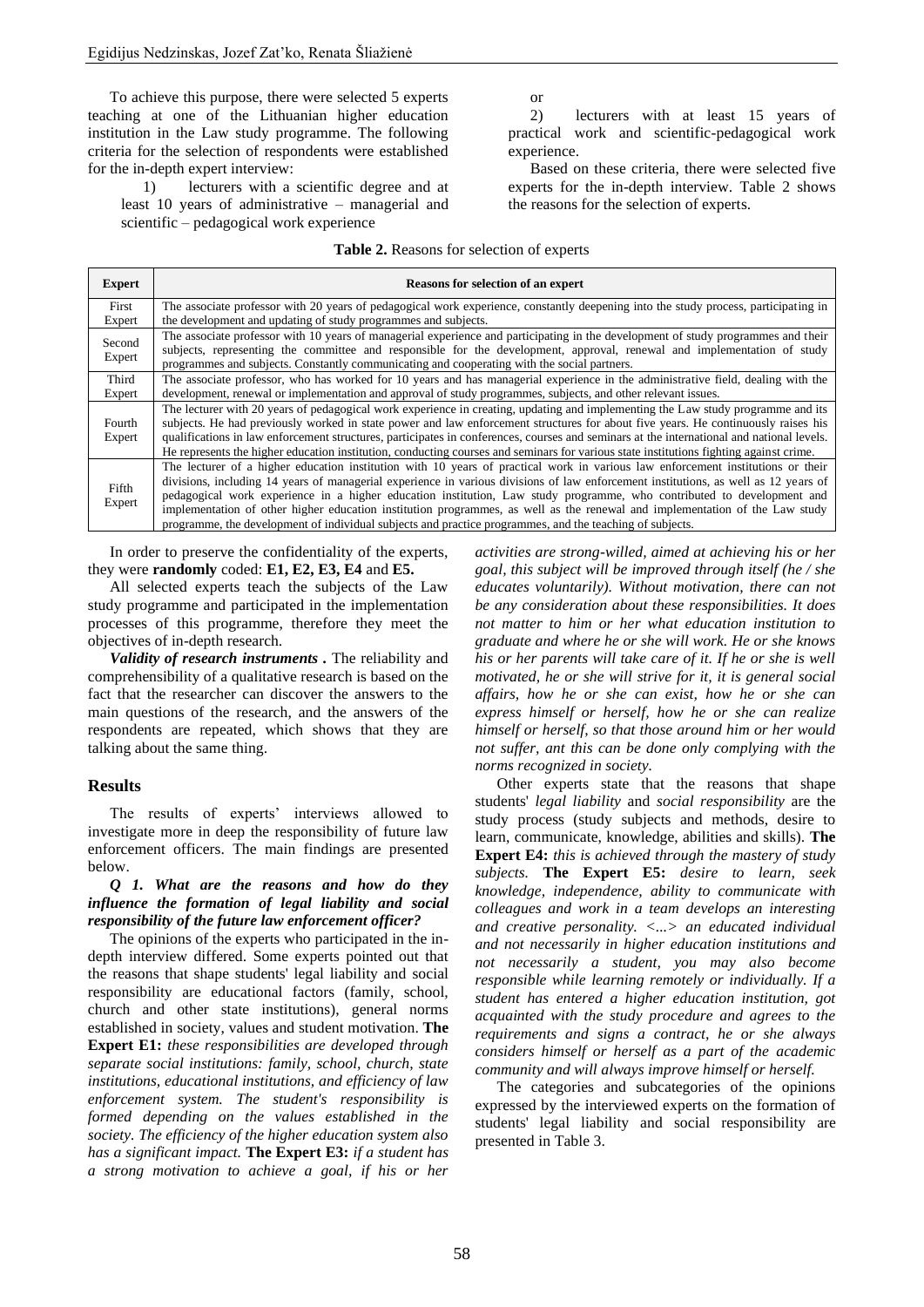|  |  |  | Table 3. Categories and subcategories of the reasons that determine the formation of student responsibility |  |
|--|--|--|-------------------------------------------------------------------------------------------------------------|--|
|  |  |  |                                                                                                             |  |

| Seq.<br>No. | <b>Categories</b>        | <b>Subcategories</b>                                                                                                                                                                                                          |
|-------------|--------------------------|-------------------------------------------------------------------------------------------------------------------------------------------------------------------------------------------------------------------------------|
| 1.          | Impact of<br>environment | Educational factors: family, school, church, state institutions, educational institutions<br>٠<br>Efficiency of the law enforcement system<br>٠<br>Efficiency of the higher education system<br>Values established in society |
| 2.          | Student<br>motivation    | Mastering of study modules<br>$\bullet$<br>Willingness to learn and improve<br>$\bullet$<br>Pursuit of knowledge<br>٠<br>Self-independence<br>Ability to communicate with colleagues<br>Teamwork                              |

Summarizing the experts' thoughts on the reasons that form students' legal liability and social responsibility, it can be stated that these are educational factors – family, school, church, state institutions, educational institutions, as well as the efficiency of law enforcement system, established values, efficiency of higher education system, requirements of moral behaviour, common norms acceptable in society, value system, student motivation and study process, the desire to constantly learn and improve, pursuit of knowledge, self-independence, ability to communicate with colleagues and work in a team.

#### *Q 2. What is a legally liable student ?*

The experts' answers were distributed without deviating from the philosophy of legal theory that students first and foremost adhere to the principle of unity of laws, obligations, rights and duties. **The Expert E1**: *A legally liable student is one whose activities, behaviour and expectations do not violate the principle of unity of subjective rights and duties.* **The Expert E3:** *This is the one who comply with the legal norms.* **The Expert E5:** *The student is first and foremost a person and a member of society. Responsibility is defined as a moral obligation to be accountable for the consequences of one's choices. The legal liability of members of the society who have reached the relevant age is defined by the rules of law. When a young person enters a higher education institution (becomes a student), there apply rules defining the study procedure, and they must be followed. The question of liability is the individual choice of each person to act accordingly <...>. Sufficiently responsible young people study in higher education institutions. They are legally liable, only socially they are very vulnerable. Q 3. What is a socially accountable student?*

Describing the socially accountable student, the experts emphasized the duty of responsibility to society and the conduct in accordance with the norms of life recognized in society and the condemnation of society under certain conditions of justice or guilt. **The Expert E1:** *A socially accountable student is the one who, when choosing a law enforcement profession (entering this programme), has a clear understanding of the society expectations for the activities of a law enforcement officer and is ready to meet them with his or her work. <...> whose value orientations meet the expectations of society for his or her profession. 4* **The Expert E3:** *it is the one who lives according to the norms of life and communication established in the society, does not disappoint the parents, does not disappoint the teachers, does not disappoint with his or her presence in the society. He or she does not damage anything, does not do bad things, so that there is no loss to the state, it does not necessarily have to be a criminal act, but also that there would not be indifference, littering, that is, what costs to the state. If he or she does not do this, he or she is socially accountable because he or she is accountable to society.* **The Expert E4:** *This includes not only the desire to acquire the knowledge and skills needed in the teaching process, but also the student's social activity in organizing and engaging in students' social activities.*  **The Expert E5:** <...> *the readiness to be held accountable for one's behaviour and actions, the ability to perform one's duty and to assume sanctions of the society under certain conditions of justice or guilt.*

The shown up categories and subcategories of a legally liable and socially accountable student are presented in Table 4.

**Table 4.** Categories and subcategories of the expert statements about a legally liable and socially accountable student

| Seq.<br>No.    | <b>Categories</b>                  | <b>Subcategories</b>                                                                                                                                                                                                                                                                                                                                                                                                                                                                                                                                                      |
|----------------|------------------------------------|---------------------------------------------------------------------------------------------------------------------------------------------------------------------------------------------------------------------------------------------------------------------------------------------------------------------------------------------------------------------------------------------------------------------------------------------------------------------------------------------------------------------------------------------------------------------------|
| $\mathbf{1}$ . | Legally liable<br>student          | Behaviour and expectations do not violate the principle of unity of subjective rights and duties<br>٠<br>Compliance with the legal norms<br>٠<br>Willingness to acquire the necessary knowledge and skills in the work of law enforcement institutions in the<br>٠<br>training process<br>Mandatory compliance with the relevant set of rules<br>٠<br>Individual choice of responsible behaviour<br>$\bullet$<br>Legal liability<br>٠                                                                                                                                     |
| $\overline{2}$ | Socially<br>accountable<br>student | Perception of society expectations from the activities of a law enforcement officer and readiness to meet them<br>٠<br>through his or her work<br>Compliance with value orientations that meet society's expectations for his or her profession<br>٠<br>Living according to the norms of life and communication established in the society;<br>٠<br>Responsibility towards society<br>٠<br>Social activity in organizing and engaging in social activities<br>٠<br>Readiness to be held accountable for the one's behaviour and actions<br>٠<br>Ability to perform a duty |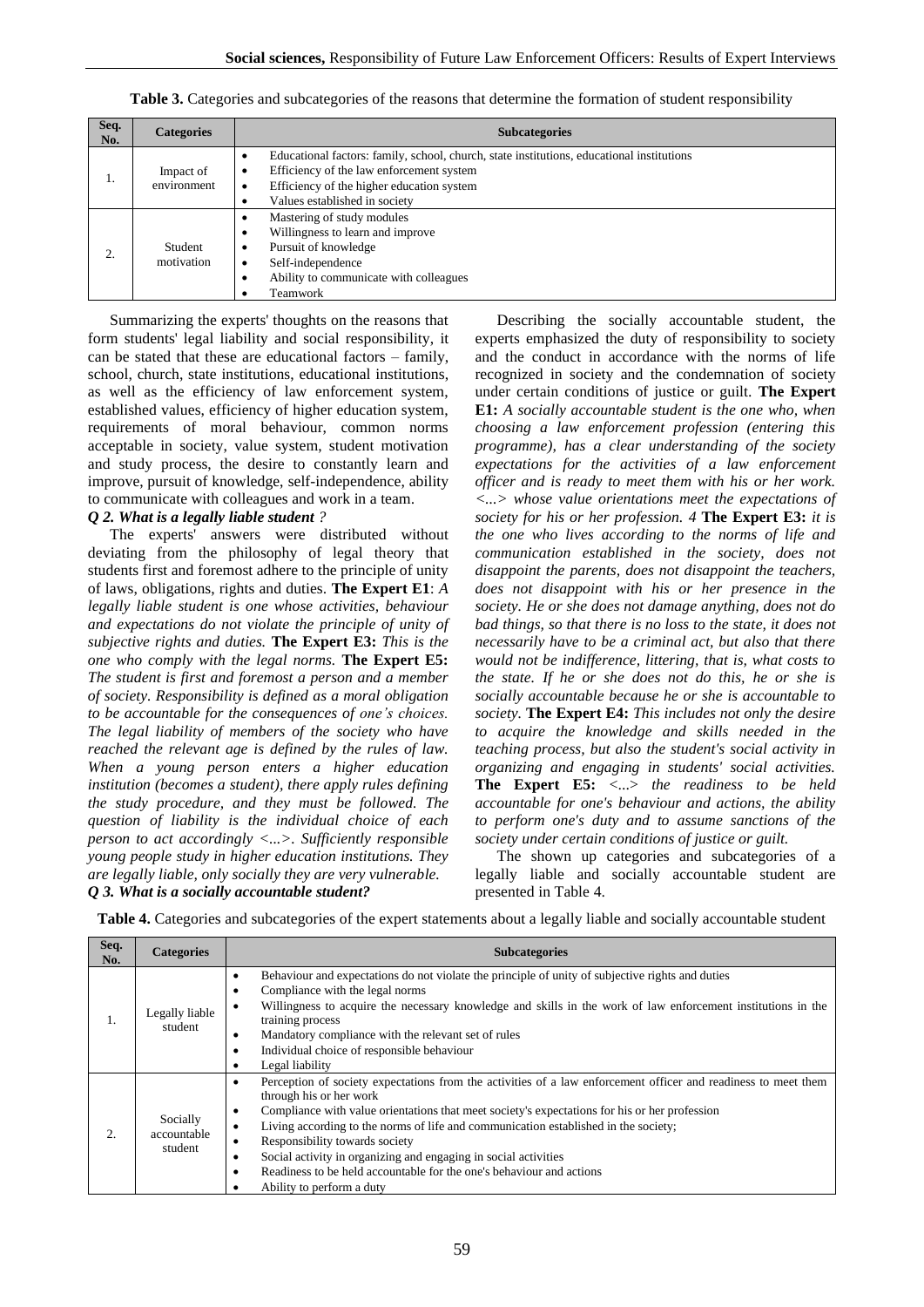Summarising, it can be stated that a legally liable student is a member of society who complies with the laws (legal norms, rules), obligations, whose behaviour and expectations do not violate the principle of unity of rights and responsibilities and wants to acquire the necessary legal knowledge and skills required in the work in law enforcement institutions. Meanwhile, a socially accountable student is a member of the society who clearly understands the expectations of the society for the activities of a law enforcement officer and is ready to satisfy them with his or her work. It is a student whose value orientations meet the expectations of society for his or her profession. Such a student lives according to the norms of life and communication established in the society, he or she is socially active in organizing and participating in the students' social activities, ready to be responsible for his or her behaviour and actions, able to perform his or her duties and assume sanctions of the society under certain conditions of justice or guilt.

## *Q 4. Do students become more legally and / or socially responsible over the years?*

After the analysis of the expert insights into how students become more *legally liable* and *socially accountable* over the years there has been determined that most experts believe that students become more *legally liable* and *socially accountable over the years.* **The Expert E3:** *Yes, in principle, they need to become more legally liable and socially accountable, because otherwise, how they will integrate into society, how they will live, how they will communicate, and how they will behave as members of society. If he or she acquires a profession, then he or she will work at a job that is relatively legal by its nature. That is, if he or she does not take legal liability, then he of she will not adapt. So how can he or she feel responsibility for other people? This is* 

*the simplest perception. I think that's changing because those things need to get stronger.* **The Expert E5:** *A legally liable or socially responsible individual is a process that differently requires effort from each individual. Everyone must improve, strive to always be civic, to be sensitive, honest, and moral. In higher education institutions, there should be felt the result of what has been developed by the family, the school, where it would always be encouraged, by creating appropriate conditions, for an individual to realize / unfold and improve / create oneself. Students must persevere in the pursuit of knowledge. They must take responsibility and receive appropriate sanctions for breaking the rules. Of course, over the years, the student becomes more responsible.* 

Informants say that, over time, students are at least aware of these categories, i. e. *the essence of legal liability* and *social responsibility* and their influence. **The Expert E2:** *At least they begin to understand what the essence of these categories is and how they determine relationship in society.*

One informant notes that students' *legal liability* and *social responsibility* should decrease over time. **The Expert E1:** *considering the growth of the need satisfaction for self-interest, it is considered that legal liability and social responsibility should decrease. This responsibility is directly proportional to the remuneration offered by the state for the work performed, i. e. to the extent that the officer is able to meet his or her physiological and security needs.*

The categories and subcategories of variability of becoming students more legally liable and socially accountable emerged after the interviews with experts are presented in Table 5.

**Table 5.** Categories and subcategories of variability of becoming students more legally liable and socially accountable

| Seq.<br>No.      | <b>Categories</b>                                                                      | <b>Subcategories</b>                                                                                                                                                                                                                                                                                                                                                                                                                                            |
|------------------|----------------------------------------------------------------------------------------|-----------------------------------------------------------------------------------------------------------------------------------------------------------------------------------------------------------------------------------------------------------------------------------------------------------------------------------------------------------------------------------------------------------------------------------------------------------------|
|                  | Increase of becoming<br>students more legally<br>liable and socially<br>accountable    | Integration into society<br>$\bullet$<br>Becoming a member of society<br>٠<br>Adaptation to his or her chosen profession<br>Perception of legal liability and social responsibility<br>Becoming more legally liable and socially accountable<br>٠<br>Continuous improvement<br>The pursuit of the result of the higher education institution<br>٠<br>Persistent pursuit of knowledge<br>٠<br>Realization / unfolding as well as improvement and creativity<br>٠ |
| $\overline{2}$ . | Consistency of<br>becoming students more<br>legally liable and<br>socially accountable | Perception of the essence of legal liability and social responsibility and their influence<br>Perception of the essence of legal liability and social responsibility and the influence of these<br>categories on relationship of the society                                                                                                                                                                                                                    |
| 3.               | Decrease of becoming<br>students more legally<br>liable and socially<br>accountable    | Strengthening the need to satisfy the personal interest<br>٠<br>Decrease in legal liability and social responsibility<br>٠<br>Direct proportionality to the remuneration offered by the state for the work performed<br>Meeting the physiological and security needs of the officer                                                                                                                                                                             |

After performing the analysis of the results of the interview research, it can be stated that the experts provide conflicting assessments, and this issue remains the subject to debate.

#### *Q 5. Are students with legal liability also characterized by social responsibility?*

The experts believe that students with legal liability are also characterized by social responsibility. **The Expert E3:** *Unambiguously, those subjects are*  *intertwined because they belong to one discipline, the profile of those study programmes is related to law. There must be symbiosis everywhere, they must complement each other. The more legal liability is developed, the stronger social responsibility will be. Or an individual may develop the opposite variant, that is, he or she may be socially educated from an early age, he or she is responsible for everything, for a brother, for a sister, for a toy, and for money. According to the study*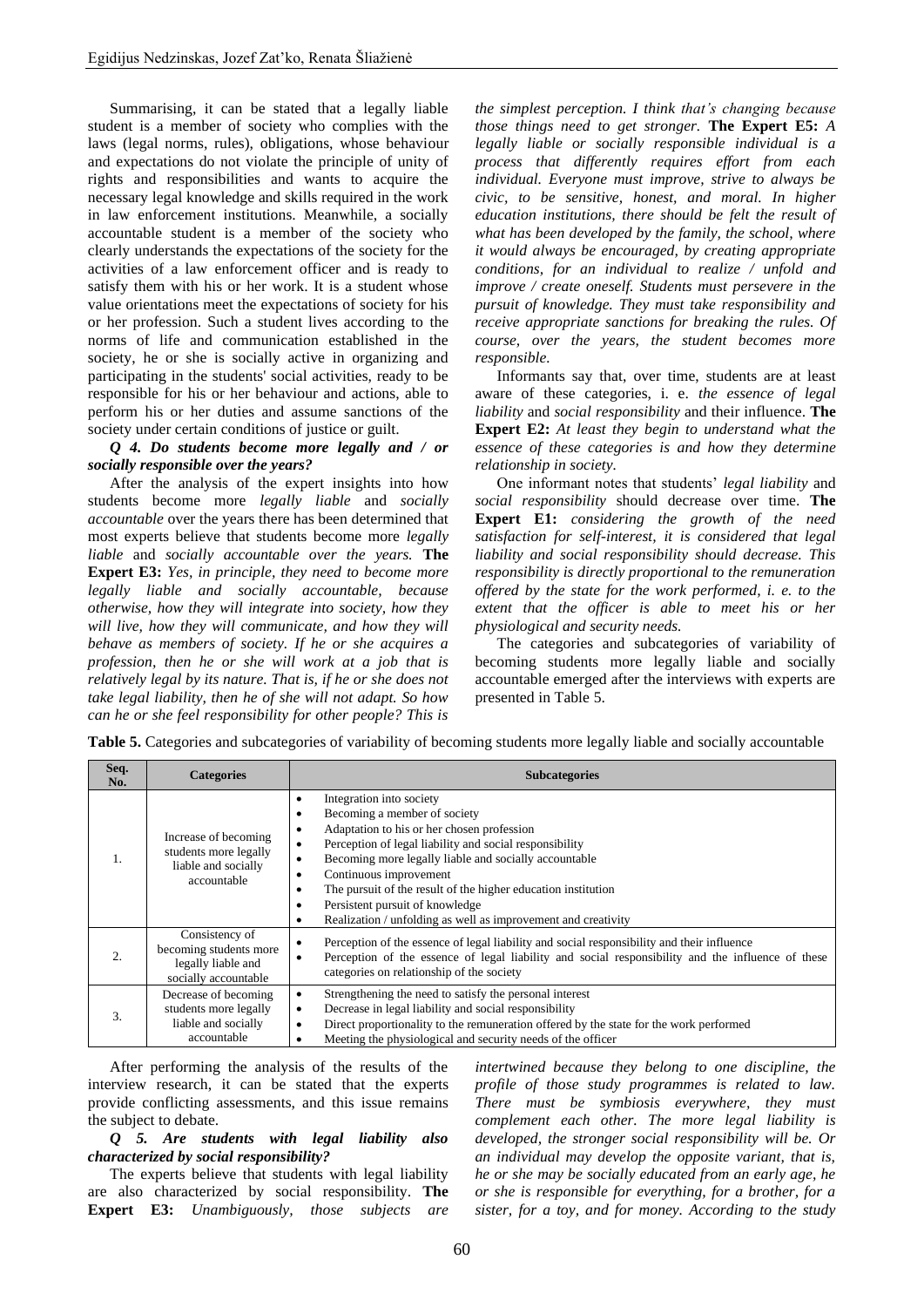*programme or subject taught to him or her, there will automatically be formed social responsibility.* 

*Q 6. Are students with social responsibility also characterized by legal liability?*

All experts unanimously expressed the view that students with *social responsibility* also have *legal liability.* **The Expert E1:** *I would think that the probability that a socially accountable individual will be more and legally liable is higher, because in this case,* 

*legal liability derives from his internal social provisions. Therefore, social responsibility should be trained first.*  **The Expert E3:** *Yes, because they can not exist without each other. These are the social sciences. The basis is the social sciences, which is why everything is together here.* 

After summarizing the experts' statements, the following categories and subcategories emerge (see Table 6).

**Table 6.** Categories and subcategories of the relationship between student legal liability and social responsibility

| Seq.<br>No. | <b>Categories</b>                                                             | <b>Subcategories</b>                                                                                                                                                                                                       |
|-------------|-------------------------------------------------------------------------------|----------------------------------------------------------------------------------------------------------------------------------------------------------------------------------------------------------------------------|
| 1.          | Students are characterized<br>by legal liability and social<br>responsibility | Unambiguity<br>One field of science<br>Complementary<br>Greater development of legal liability strengthens the development of social responsibility<br>Educational factors shape legal liability and social responsibility |
| 2.          | Students are characterized<br>by social responsibility and<br>legal liability | Priority is given to the development of social responsibility, and legal liability derives from his or<br>her inner social provisions.<br>Developed social responsibility helps to develop legal liability                 |

Summarising, it can be concluded that students who are characterized by legal liability are also characterized by social responsibility, because legal liability is not possible without social responsibility. It can be said that students who are characterized by social responsibility also have legal liability, because first of all, an individual develops social responsibility and from it a legal liability develops.

# **Conclusions**

The main factors developing future law enforcement officers' legal liability and social responsibility are educational factors – family, school, church, state institutions, educational institutions, and the efficiency of law enforcement system, established values, efficiency of higher education system, requirements of moral behaviour, common norms acceptable in society, value system, student motivation and study process, the desire to constantly learn and improve, pursuit of knowledge, self-independence, ability to communicate with colleagues and work in a team.

A legally liable student is a member of society who complies with the laws (legal norms, rules), obligations, whose behaviour and expectations do not violate the principle of unity of rights and duties. In the training process he or she wants to acquire the necessary legal knowledge and skills for the work in law enforcement institutions. Meanwhile, a socially reliable student is a member of the society who clearly understands the expectations of the society for the activities of a law enforcement officer and is ready to satisfy them with his or her work. It is a student whose value orientations meet the expectations of society for his or her profession. It is one who lives according to the norms of life and communication established in the society, he or she is socially active in organizing and getting involved in students' social activities. He or she is ready to be held accountable for his or her behaviour and actions, able to perform his or her duty and to assume sanctions of the society under certain conditions of justice or guilt. Students who are characterized by legal liability are also characterized by social responsibility, as legal liability is

not possible without social responsibility. Students who are characterized by social responsibility also have legal liability, because first of all, an individual develops social responsibility and from it a legal liability develops. The legal liability and social responsibility of students, future law enforcement officers, in higher education institution is developed through the study process, study subjects, social welfare, mutual statutory relationship and events.

# **References**

- Alfakhri, Y., Nurunnabi, M., Alfakhri, D.H., and Hossain. S.F.A. (2020). Corporate Social Responsibility in Saudi Arabia: Application of Carroll's Model. Journal of Xi'an University of Architecture & Technology. 12(VI), 1059- 1072.
- Bakria, H.H.M., Saidb, J., and Karimb, Z.A. (2015). Case Study on Integrity among Royal Malaysian Police (RMP): An Ethical Perspective. *Original Research Article Procedia Economics and Finance*, 28, 121-125. [https://doi.org/10.1016/S2212-5671\(15\)01090-4](https://doi.org/10.1016/S2212-5671(15)01090-4)
- Cahen, G. (2021). In Pursuit of Police Ethics: An Analysis of Ethics Content in State-Mandated Basic Police Training Curricula. <https://doi.org/10.1080/10999922.2021.1933340>
- Campas, S. (2020). Senior Ranking Police Officers, Perception of Evidence-Based Policing and Police Fatalities. [revised 2021-09-10], [https://www.proquest.com/openview/5387c48e95e3e9c](https://www.proquest.com/openview/5387c48e95e3e9c2fdfb581e08cb70d9/1?pq-origsite=gscholar&cbl=44156) [2fdfb581e08cb70d9/1?pq-origsite=gscholar&cbl=44156](https://www.proquest.com/openview/5387c48e95e3e9c2fdfb581e08cb70d9/1?pq-origsite=gscholar&cbl=44156)
- [Cristofoli,](https://www.tandfonline.com/author/Cristofoli%2C+Daniela) D., [Douglas,](https://www.tandfonline.com/author/Douglas%2C+Scott) S., [Torfing,](https://www.tandfonline.com/author/Torfing%2C+Jacob) J., and [Benedetta](https://www.tandfonline.com/author/Trivellato%2C+Benedetta)  [Trivellato,](https://www.tandfonline.com/author/Trivellato%2C+Benedetta) B. (2021). Having it all: can collaborative governance be both legitimate and accountable? <https://doi.org/10.1080/14719037.2021.1960736>
- Chen, A.Z. (2016). Measuring polic e role orientations in China: An exploratory study. *International Journal of Law, Crime and Justice*, 44, 43-67. <https://doi.org/10.1016/j.ijlcj.2015.05.001>
- [Duke, D.D.](http://www.emeraldinsight.com/author/Duke%2C+Daniel+L) (2015)*.* Organizing education: schools, school districts, and the study of organizational history. *Journal of Educational Administration, 53*(5), 682-697. <https://doi.org/10.1108/JEA-08-2014-0097>
- Francis, J.J., Johnston, M., Robertson, C., Glidewell, L., Entwistle, V., Eccles, M.P., and Grimshaw, J.M. (2010). What is an adequate sample size? operationalising data saturation for theory-based interview studies.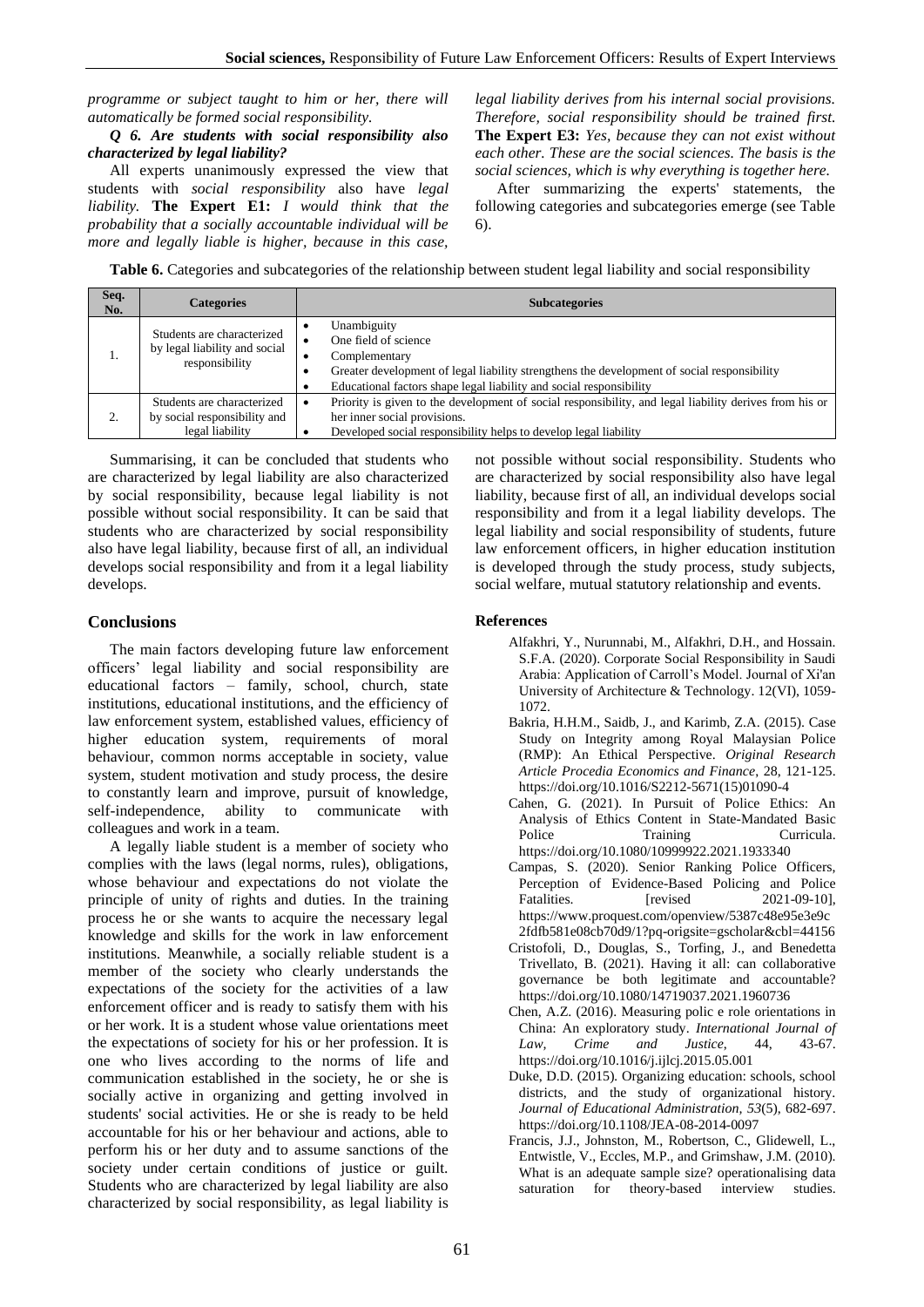*Psychology and Health, 25*(10), 1229-1245. <https://doi.org/10.1080/08870440903194015>

- Galvão, A., Mendes, L., Marques, C., and Mascarenhas, C. (2019). Factors influencing students' corporate social responsibility orientation in higher education. Journal of Cleaner Production 215: 290–304. <https://doi.org/10.1016/j.jclepro.2019.01.059>
- Guogis, A. (2006). Kai kurie korporatyvinės socialinės atsakomybės ir socialinio teisingumo aspektai. *Viešoji politika ir administravimas*, 18, 73-77.
- Janušauskaitė, A. (2012). Atsakomybės ir profesinės kompetencijos svarba teisininko veikloje, (8). *Mokslinių straipsnių rinkinys. "Visuomenės saugumas ir viešoji tvarka" 8 Scientific articles,* 119-129.
- Jezierska-Wiejak, E. (2014). Family and Educational Institutions (Kindergarten and School) as the Areas of Experiencing Values. *Pedagogika, 116*(4), 59-70.
- Kuncevičius, G., and Kosmačaitė, V. (2014). Tarnybinės atsakomybės taikymo probleminiai aspektai.

*Jurisprudencija*, 2014, Vol. 19, No. 4, p. 1439–1457.

- [Lægreid,](https://www.tandfonline.com/author/L%C3%A6greid%2C+Per) P., and [Rykkja,](https://www.tandfonline.com/author/Rykkja%2C+Lise+H) L.H. (2021). Accountability and inter-organizational collaboration within the state. <https://doi.org/10.1080/14719037.2021.1963822>
- [López, L.H.,](http://www.emeraldinsight.com/author/Hern%C3%A1ndez+L%C3%B3pez%2C+Lidia) [Petra de Saá Pérez, P. de S.,](http://www.emeraldinsight.com/author/de+Sa%C3%A1+P%C3%A9rez%2C+Petra) [Rodríguez,](http://www.emeraldinsight.com/author/Ballesteros+Rodr%C3%ADguez%2C+Jose+Luis)  [J.L.B. a](http://www.emeraldinsight.com/author/Ballesteros+Rodr%C3%ADguez%2C+Jose+Luis)nd [Almeida, D.G.](http://www.emeraldinsight.com/author/Garc%C3%ADa+Almeida%2C+Desiderio) (2015) Self-assessment of competences in management education. *International Journal of Educational Management, 29*(5), 627-644. <https://doi.org/10.1108/IJEM-10-2013-0154>
- Mack, N., Woodsong, C., MacQueen, K.M., Guest, G., and Namey, E. (2005). Qualitative Research Methods: A Data Collector's Field Guide. FLI. [revised 2021-09- 10], [http://web.mit.edu/richh/www/writings/doc](http://web.mit.edu/richh/www/writings/doc-framework-decisions.pdf)[framework-decisions.pdf](http://web.mit.edu/richh/www/writings/doc-framework-decisions.pdf)
- [McDonald, L.,](https://www.emerald.com/insight/search?q=Lynn%20McDonald) [Miller, H.,](https://www.emerald.com/insight/search?q=Hannah%20Miller) and [Sandler, J.](https://www.emerald.com/insight/search?q=Jen%20Sandler) (2015). A social ecological, relationship-based strategy for parent involvement: Families And Schools Together (FAST). *[Journal of Children's Services,](https://www.emerald.com/insight/publication/issn/1746-6660)* Vol. 10 No. 3, pp. 218-230. <https://doi.org/10.1108/JCS-07-2015-0025>
- [Menasco, M.A. \(](http://www.emeraldinsight.com/author/Menasco%2C+Melissa+A)2015). Delinquency, Gender, and Social Control within the Familial Context, in Sheila Royo Maxwell , Sampson Lee Blair (ed.) *Violence and Crime in the Family: Patterns, Causes, and Consequences (Contemporary Perspectives in Family Research, Volume 9)* Emerald Group Publishing Limited, 341-382. <https://doi.org/10.1108/S1530-353520150000009015>
- Misiūnas, E. (2010). *Policijos pareigūnų teisinis statusas.* Daktaro disertacija. Socialiniai mokslai, teisė (01 S). Vilnius: MRU. [revised 2021-09-10], <https://vb.mruni.eu/object/elaba:1758325/>
- Nedzinskas, E., Nedzinskienė, R., and Šliažienė, R. (2020). Professonal Police Officers Behaviourin Critical Situations. *Society. Integration. Education.*

*International Scientific Conference.* May 22th-23th, 2020. Rezekne Academy of Technologies. Rezekne. Latvia. Vol. 5, p. 233-242. <https://doi.org/10.17770/sie2020vol5.5005>

- Nedzinskienė, R., and Nedzinskas, E. (2018). Evaluation of Legal and Social Responsibility: the Case of Future Police Officers. *Society. Integration. Education. International Scientific Conference. May 25th-26th,* 2018. Rezekne Academy of Technologies. Rezekne. Latvia.<https://doi.org/10.17770/sie2018vol1.3328>
- Normore, A.H., Bone, D., Jones, J., and Spell, S. (2015). To Protect and Educate: Legal Mandates and Complex Leadership of School Resource (Police) Officers. *Advances in Educational Administration,* 24, 201-220. <https://doi.org/10.1108/S1479-366020150000024038>
- Othman, R., Omar, N., Azam, A., Shafik, I., [Wan Ahmad](http://www.sciencedirect.com/science/article/pii/S1877042814038920)  [Farouq,](http://www.sciencedirect.com/science/article/pii/S1877042814038920) W.A., [Rustam,](http://www.sciencedirect.com/science/article/pii/S1877042814038920) N., and [Aris,](http://www.sciencedirect.com/science/article/pii/S1877042814038920) N.A. (2014). [Influence of Job Satisfaction and Codes of Ethics on](http://www.sciencedirect.com/science/article/pii/S1877042814038920)  [Integrity among Police Officers.](http://www.sciencedirect.com/science/article/pii/S1877042814038920) *Original Research Article Procedia - Social and Behavioral Sciences,* 145, 266-276. <https://doi.org/10.1016/j.sbspro.2014.06.034>
- Orte, C., Ballester, L., March, M.X., Amer, J., Vives, M., and Pozo, R. (2015). The Strengthening Families Programme in Spain: a Long-term Evaluation. Journal of Children's Services, 10(2), 101–119. <https://doi.org/10.1108/JCS-03-2013-0010>
- Palšis, B. (2014). Bendruomenės pareigūno pareigybė: teisėtvarkos ir socialinio darbo vaidmenų derinimas. *Socialinis darbas. Patirtis ir metodai.* Kaunas.
- Perry, J.E. (2008). Thinking Like A Professional. *Journal of Legal Education. Asociation of American Law School, 58*(2), 159-165.
- [Risen, D.M.,](http://www.emeraldinsight.com/author/Risen%2C+D+Michael) [Tripses, J., a](http://www.emeraldinsight.com/author/Tripses%2C+Jenny)nd [Risen, A. \(](http://www.emeraldinsight.com/author/Risen%2C+Anne)2015), Role of School Leaders in Interdisciplinary Connections in Special Education, in Jeffrey P. Bakken , Festus E. Obiakor (ed.) *Interdisciplinary Connections to Special Education: Important Aspects to Consider (Advances in Special Education, Volume 30A) Emerald Group Publishing Limited,* 95-117. <https://doi.org/10.1108/S0270-40132015000030A011>
- Šliažienė, R., Statkienė, E. (2019). Liability and compensation for accidents at work. *Vadyba Journal of Management*. Nr. 2 (31).
- [Sohn, H. \(](http://www.emeraldinsight.com/author/Sohn%2C+Heeju)2015). Education and Self-Awareness of Health: Toward a Better Understanding of Self-Rated Health, in Jennie Jacobs Kronenfeld (ed.) *Education, Social Factors, and Health Beliefs in Health and Health Care Services (Research in the Sociology of Health Care, Volume 33) Emerald Group Publishing Limited,*  85-103. [https://doi.org/10.1108/S0275-](https://doi.org/10.1108/S0275-495920150000033004) [495920150000033004](https://doi.org/10.1108/S0275-495920150000033004)

# **RECEIVED: 11 July, 2021 ACCEPTED: 13 September, 2021**

**Egidijus Nedzinskas** is PhD of Social Sciences, Lithuania Business University of Applied Sciences. Associate Professor in the Department of Law, Scientific research areas in Law (01S) and Education (07S). He published 45 scientific articles. The scientific research has been carried out in the fields of study process optimisation, student educational traineeships, methods of applied studies, factors of selection of study programmes, legal liability and social responsibility, international compatibility of legislation, domestic violence, legal regulation of juvenile and migration processes. Tel. +37068666880. Email egidijus.nedzinskas@ltvk.lt.

**Jozef Zaťko** is JUDr., Ph.D., Dr.h.c. mult., Honor. Prof. mult., LL.M, MBA, President of European institute of further education (EIDV), Head of Pyrotechnics Association of Slovak Republic, Founder of Eastern European Development Agency (EEDA), Founder of Scientific journal "European Science – Europska Veda", Slovak Republic, e-mail: [eeda@eeda.sk](mailto:eeda@eeda.sk) Cell.: +421 905 450 765 (WhatsApp,Viber).